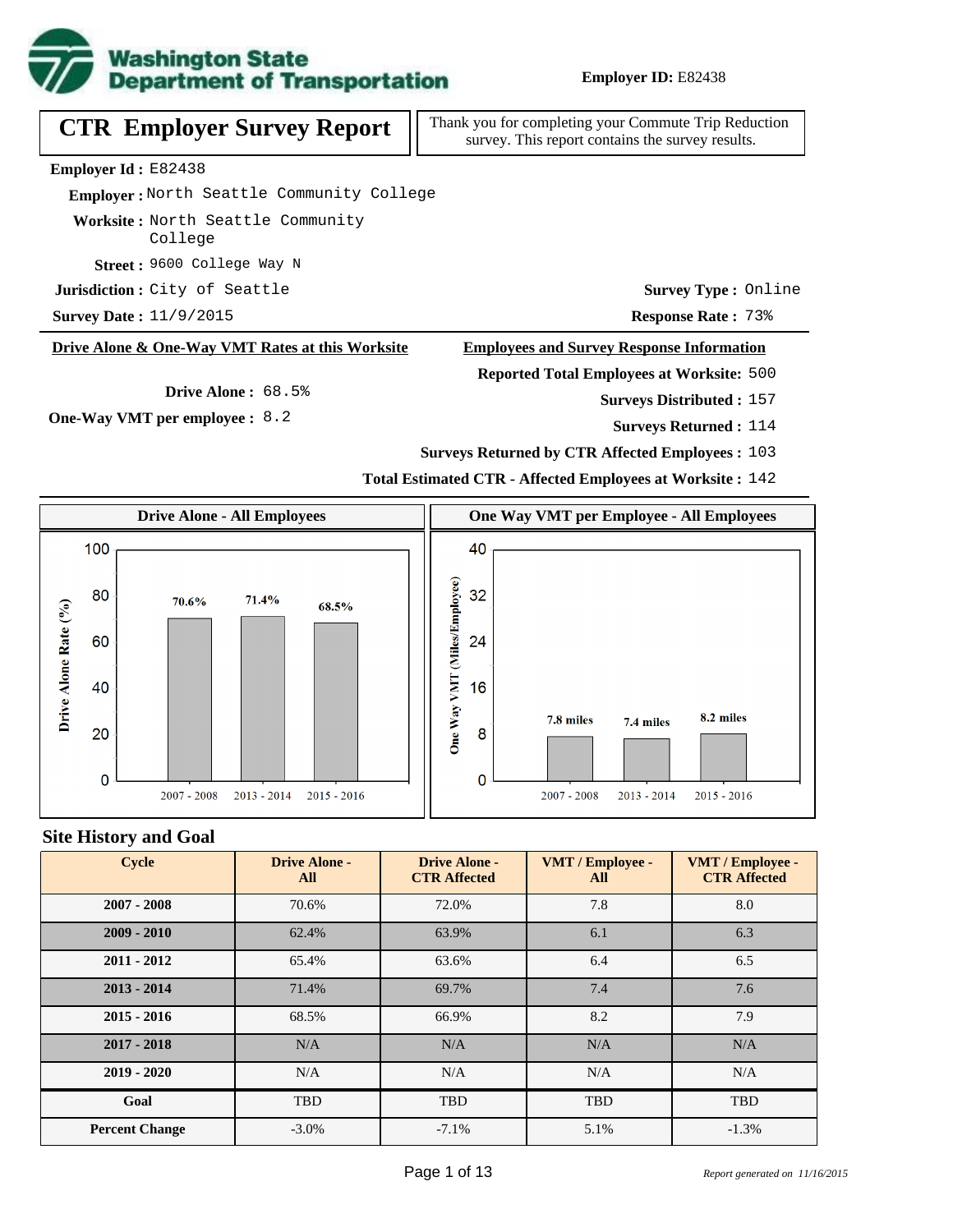

#### **Comparison Between Rates With and Without Fill-In**

The survey response rate is indicated on Page 1. To encourage a response rate of at least 70%, additional drive alone trips are added to survey results for worksites with a response rate of less than 70%. For these worksites it is assumed that non-responding employees between the actual response rate and 70% drive alone 5 days a week. These additional trips represent the "Fill-In" applied. Note that fill-in is not applied to a worksite's first survey in the 2007 to 2012 cycle (their baseline survey).

|                                        | $2007 - 2008$ | $2013 - 2014$ | $2015 - 2016$ |
|----------------------------------------|---------------|---------------|---------------|
| Drive Alone - All Employees*           | 70.6%         | 71.4%         | 68.5%         |
| Drive Alone - CTR Affected Employees*  | 72.0%         | 69.7%         | 66.9%         |
| VMT/Employee - All Employees           | 7.8           | 7.4           | 8.2           |
| VMT/Employees - CTR Affected Employees | 8.0           | 7.6           | 7.9           |

*\* Drive alone rate includes one person motorcycles.*

**Congratulations! You achieved a survey response rate of 70% or higher on this survey. Fill-in comparison for previous surveys, if applicable, are included in the chart above.**

#### **GHG Emissions: Total for Drive Alone, Carpools, Vanpools**

#### **Annual Greenhouse Gas Emissions (Metric Tons CO2e) for Roundtrip Commute\***

| <b>Value</b>                                    | $2007 - 2008$ | $2013 - 2014$ | $2015 - 2016$ |
|-------------------------------------------------|---------------|---------------|---------------|
| <b>Emissions for Surveyed Employees</b>         | <b>200</b>    | 163           | 192           |
| <b>Estimated Emissions for Total Employment</b> | 1.011         | 728           | 840           |

\* Estimated based on VMT from commuters driving alone, carpooling, vanpooling, or motorcycling, without fill-in applied.

#### **Bus Transit Passenger Miles and Rail Transit Passenger Miles\***

| <b>Annual Transit Passenger Miles (includes Roundtrip Commute)</b>                           | $2007 - 2008$    | $2013 - 2014$ | $2015 - 2016$ |
|----------------------------------------------------------------------------------------------|------------------|---------------|---------------|
| Bus Annual Passenger Miles - Estimated for Total Employment                                  | 436,240          | 117,744       | 124,123       |
| Bus Annual Passenger Miles - Surveyed Employees                                              | 86,100           | 26,400        | 28,300        |
| Ferry Annual Passenger Miles - Estimated for Total Employment                                | $\left( \right)$ | 40,140        | 142,544       |
| Ferry Annual Passenger Miles - Surveyed Employees                                            |                  | 9.000         | 32,500        |
| Train/Light Rail/Streetcar Annual Passenger Miles - Estimated for<br><b>Total Employment</b> | 2.027            | 101,242       | 91,228        |
| Train/Light Rail/Streetcar Annual Passenger Miles - Surveyed<br>Employees                    | 400              | 22,700        | 20,800        |

\* Transit passenger miles can be used to gauge changes in transit usage, and also to calculate greenhouse gas emissions from transit commute trips. However, emissions attributable to transit vary widely, depending on the efficiency/energy source of transit vehicles and transit vehicle passenger load (typically ranging from 0.1 to 0.9 pounds CO2e emissions/passenger mile). Employers are strongly encouraged to contact their local transit agencies for more precise information on GHG emissions for their transit trips. If nothing else is available, the value of 0.47 pounds (0.00021 metric tons) per passenger mile can be used to estimate CO2e emissions for bus transit, and 0.39 pounds (0.00018 metric tons) CO2e emissions per passenger mile for train/light rail/streetcar.

**Q3.**

# **Average one-way distance home to work: 14.8 miles One way, how many miles do you commute from home to your usual work location?**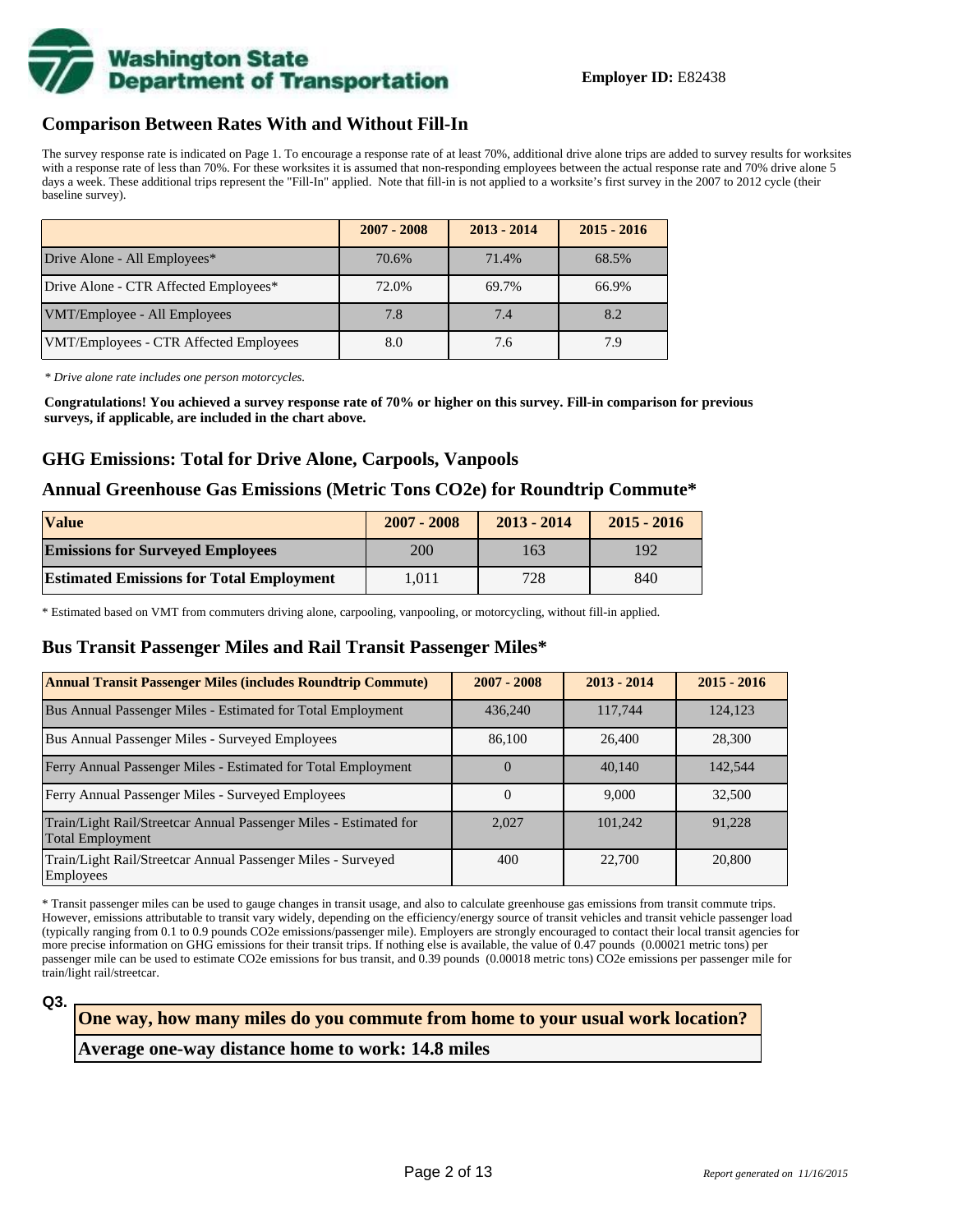

### **Commute Trips By Mode - All Employees**

**Q.4a: Last week, what type of transportation did you use each day to commute TO your usual work location? (Mode used for the longest distance.)**



| <b>Mode</b>                              | <b>Trips During</b><br><b>This Survey</b><br><b>Week</b> | % of Trips<br><b>During This</b><br><b>Survey</b><br><b>Week</b> | % of Trips<br><b>During</b><br><b>Previous</b><br><b>Survey Week</b> | <b>Employees Who Used</b><br><b>This Mode at Least</b><br><b>Once During This</b><br><b>Survey Week</b> | % of Employees Who<br><b>Used This Mode at</b><br><b>Survey Week</b> | % of Employees Who Used<br><b>This Mode at Least Once</b><br><b>Least Once During This During Previous Survey</b><br>Week |
|------------------------------------------|----------------------------------------------------------|------------------------------------------------------------------|----------------------------------------------------------------------|---------------------------------------------------------------------------------------------------------|----------------------------------------------------------------------|---------------------------------------------------------------------------------------------------------------------------|
| Drive Alone *                            | 380                                                      | 68.5%                                                            | 71.4%                                                                | 90                                                                                                      | 78.9%                                                                | 81.0%                                                                                                                     |
| Carpool                                  | 66                                                       | 11.9%                                                            | 10.5%                                                                | 18                                                                                                      | 15.8%                                                                | 13.0%                                                                                                                     |
| Vanpool                                  | $\Omega$                                                 | 0.0%                                                             | 0.0%                                                                 | $\overline{0}$                                                                                          | 0.0%                                                                 | $0.0\%$                                                                                                                   |
| Motorcycle - 1                           | $\Omega$                                                 | 0.0%                                                             | 0.0%                                                                 | $\boldsymbol{0}$                                                                                        | 0.0%                                                                 | 0.0%                                                                                                                      |
| Motorcycle - 2                           | $\Omega$                                                 | 0.0%                                                             | $0.0\%$                                                              | $\boldsymbol{0}$                                                                                        | 0.0%                                                                 | 0.0%                                                                                                                      |
| <b>Bus</b>                               | 44                                                       | 7.9%                                                             | 7.0%                                                                 | 11                                                                                                      | 9.6%                                                                 | 10.0%                                                                                                                     |
| Rail                                     | 7                                                        | 1.3%                                                             | 1.6%                                                                 | $\overline{2}$                                                                                          | 1.8%                                                                 | 2.0%                                                                                                                      |
| <b>Bike</b>                              | 21                                                       | 3.8%                                                             | 0.8%                                                                 | 6                                                                                                       | 5.3%                                                                 | 1.0%                                                                                                                      |
| <b>Walk</b>                              | 18                                                       | 3.2%                                                             | 5.2%                                                                 | 6                                                                                                       | 5.3%                                                                 | 8.0%                                                                                                                      |
| <b>Telework</b>                          | 6                                                        | 1.1%                                                             | 1.0%                                                                 | 5                                                                                                       | 4.4%                                                                 | 3.0%                                                                                                                      |
| <b>CWW</b>                               |                                                          | 0.2%                                                             | 1.0%                                                                 |                                                                                                         | 0.9%                                                                 | 5.0%                                                                                                                      |
| <b>Boarded Ferry with</b><br>Car/Van/Bus | 5                                                        | 0.9%                                                             | 0.0%                                                                 |                                                                                                         | 0.9%                                                                 | 0.0%                                                                                                                      |
| <b>Used Ferry As Walk</b><br>On          | 5                                                        | 0.9%                                                             | 1.0%                                                                 |                                                                                                         | 0.9%                                                                 | 1.0%                                                                                                                      |
| <b>Other</b>                             | $\overline{2}$                                           | 0.4%                                                             | 0.4%                                                                 |                                                                                                         | 0.9%                                                                 | 1.0%                                                                                                                      |

*\* Drive alone mode includes fill-in, where applicable.*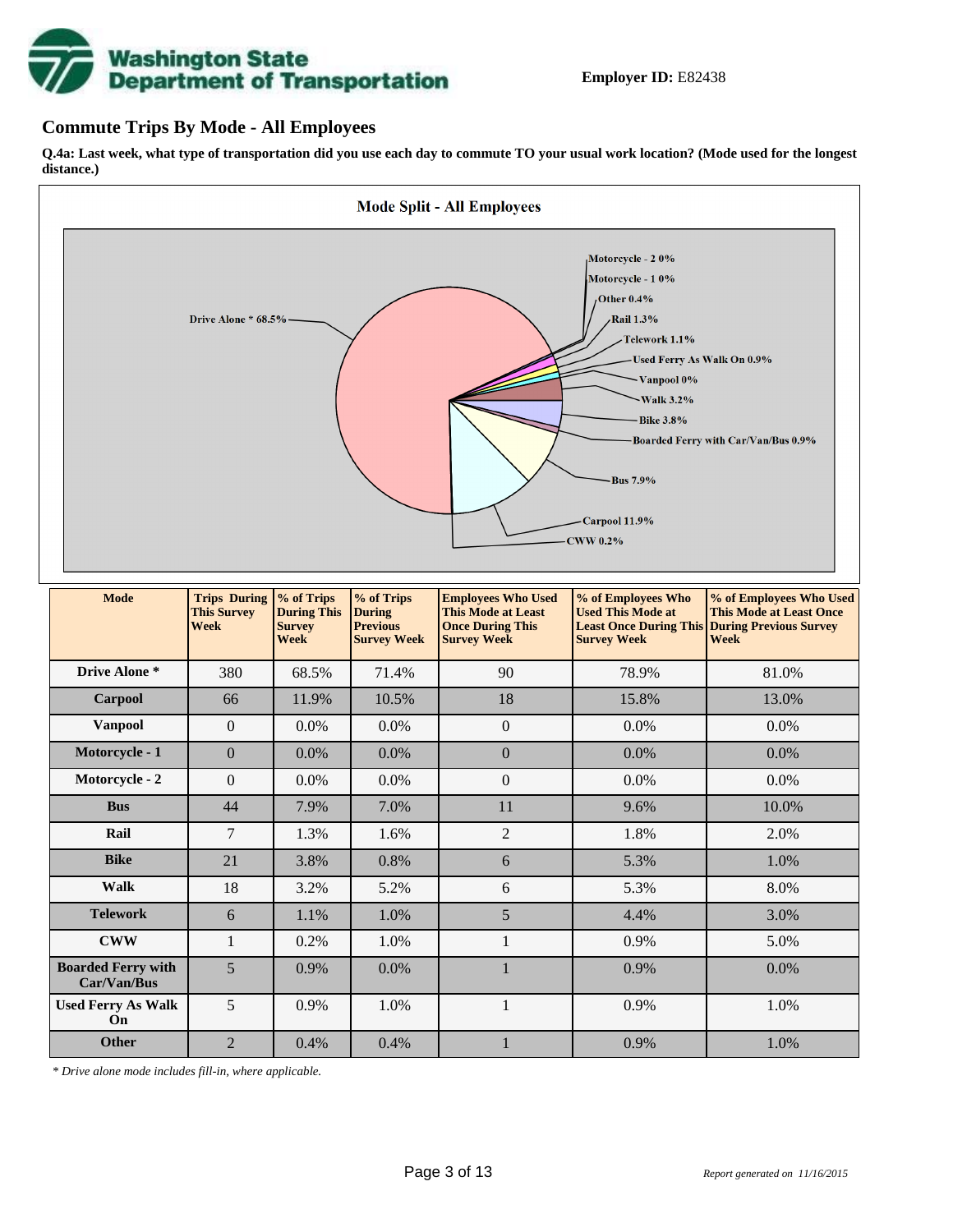

### **Commute Trips By Mode - Affected Employees**

**Q.4a: Last week, what type of transportation did you use each day to commute TO your usual work location? (Mode used for the longest distance.)**



*\* Drive alone mode includes fill-in, where applicable.*

**Other** 2 0.4% 0.5% 1 1.0% 1.2%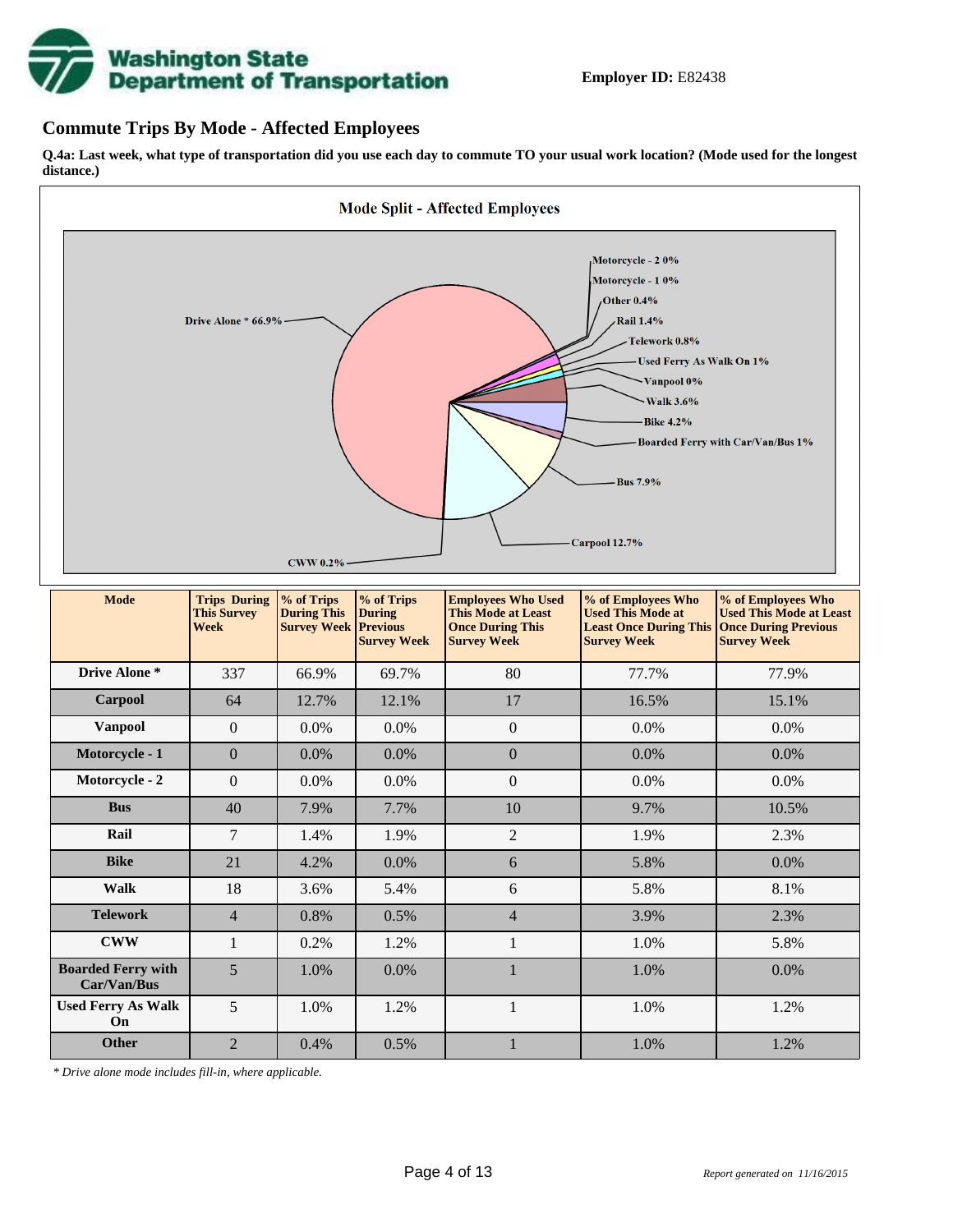

## **Alternative Modes - Number of Employees Who Used a Non-Drive Alone Mode:**

| <b>Non-Drive Alone</b><br><b>Number Of Days</b> | <b>Exactly this # of</b><br><b>Employees</b> | <b>Exactly this % of</b><br><b>Employees</b> | At least # of<br><b>Employees</b> | At least % of<br>employees |
|-------------------------------------------------|----------------------------------------------|----------------------------------------------|-----------------------------------|----------------------------|
| 0 Day                                           | 66                                           | 58%                                          | 114                               | 100%                       |
| 1 Days                                          | 3                                            | 3%                                           | 48                                | 42%                        |
| 2 Days                                          | 12                                           | 11%                                          | 45                                | 39%                        |
| 3 Days                                          | 6                                            | 5%                                           | 33                                | 29%                        |
| 4 Days                                          | 5                                            | 4%                                           | 27                                | 24%                        |
| 5 Days                                          | 22                                           | 19%                                          | 22                                | 19%                        |
| <b>6 or More Days</b>                           | $\overline{0}$                               | 0%                                           | $\overline{0}$                    | 0%                         |

## **Work Schedules By Group - All Employees (This table shows the relationship between work schedule and commute mode)**

| <b>Employees</b><br>who worked: | $d$ ays /      | <b>Drive Alone 5</b><br>week |                | <b>Drive Alone 3</b><br>or 4 days /<br>week |          | <b>Used Bus At</b><br>Least 3 days<br>week |                | <b>Carpooled At</b><br>Least 3 days /<br>week |              | <b>Used Rail At</b><br>Least 3 days<br>week |          | <b>Vanpooled At</b><br>Least 3 times /<br>week |                | <b>Biked or</b><br><b>Walked At</b><br>Least 3 Days /<br>week |          | <b>Used 'Other'</b><br><b>Modes At</b><br>Least 3 Days /<br>week |              | <b>Used Non-</b><br><b>Drive Alone At</b><br>Least 3 Days /<br>week |
|---------------------------------|----------------|------------------------------|----------------|---------------------------------------------|----------|--------------------------------------------|----------------|-----------------------------------------------|--------------|---------------------------------------------|----------|------------------------------------------------|----------------|---------------------------------------------------------------|----------|------------------------------------------------------------------|--------------|---------------------------------------------------------------------|
| 5 days a<br>week                | 59             | 58.4%                        | $\tau$         | 6.9%                                        | 8        | 7.9%                                       | 12             | 11.9%                                         |              | 1%                                          | $\Omega$ | 0%                                             | 8              | 7.9%                                                          | $\Omega$ | 0%                                                               | 31           | 30.7%                                                               |
| 4 days a<br>week<br>(4/10s)     | $\overline{0}$ | 0%                           | 6              | 100%                                        | $\Omega$ | $0\%$                                      | $\Omega$       | 0%                                            | $\mathbf{0}$ | 0%                                          | $\Omega$ | 0%                                             | $\Omega$       | 0%                                                            | $\Omega$ | 0%                                                               | $\Omega$     | 0%                                                                  |
| 3 days a<br>week                | $\overline{0}$ | 0%                           | $\Omega$       | 0%                                          | $\Omega$ | $0\%$                                      | $\overline{0}$ | 0%                                            | $\mathbf{0}$ | 0%                                          | $\Omega$ | 0%                                             | $\overline{0}$ | 0%                                                            | $\Omega$ | 0%                                                               | $\Omega$     | 0%                                                                  |
| 9 days in 2<br>weeks<br>(9/80)  | $\Omega$       | 0%                           | $\overline{2}$ | 66.7%                                       | $\Omega$ | $0\%$                                      | 1              | 33.3%                                         | $\Omega$     | 0%                                          | $\Omega$ | 0%                                             | $\Omega$       | 0%                                                            | $\Omega$ | 0%                                                               | $\mathbf{1}$ | 33.3%                                                               |
| days in 2<br>7<br>weeks         | $\overline{0}$ | 0%                           | $\Omega$       | 0%                                          | $\Omega$ | $0\%$                                      | $\Omega$       | 0%                                            | $\Omega$     | 0%                                          | $\Omega$ | 0%                                             | $\Omega$       | 0%                                                            | $\Omega$ | 0%                                                               | $\Omega$     | 0%                                                                  |
| <b>Other</b>                    | $\overline{0}$ | 0%                           | $\overline{2}$ | 66.7%                                       |          | 33.3%                                      | $\overline{0}$ | 0%                                            | $\mathbf{0}$ | 0%                                          | $\Omega$ | 0%                                             | $\overline{0}$ | $0\%$                                                         | $\Omega$ | 0%                                                               | $\mathbf{1}$ | 33.3%                                                               |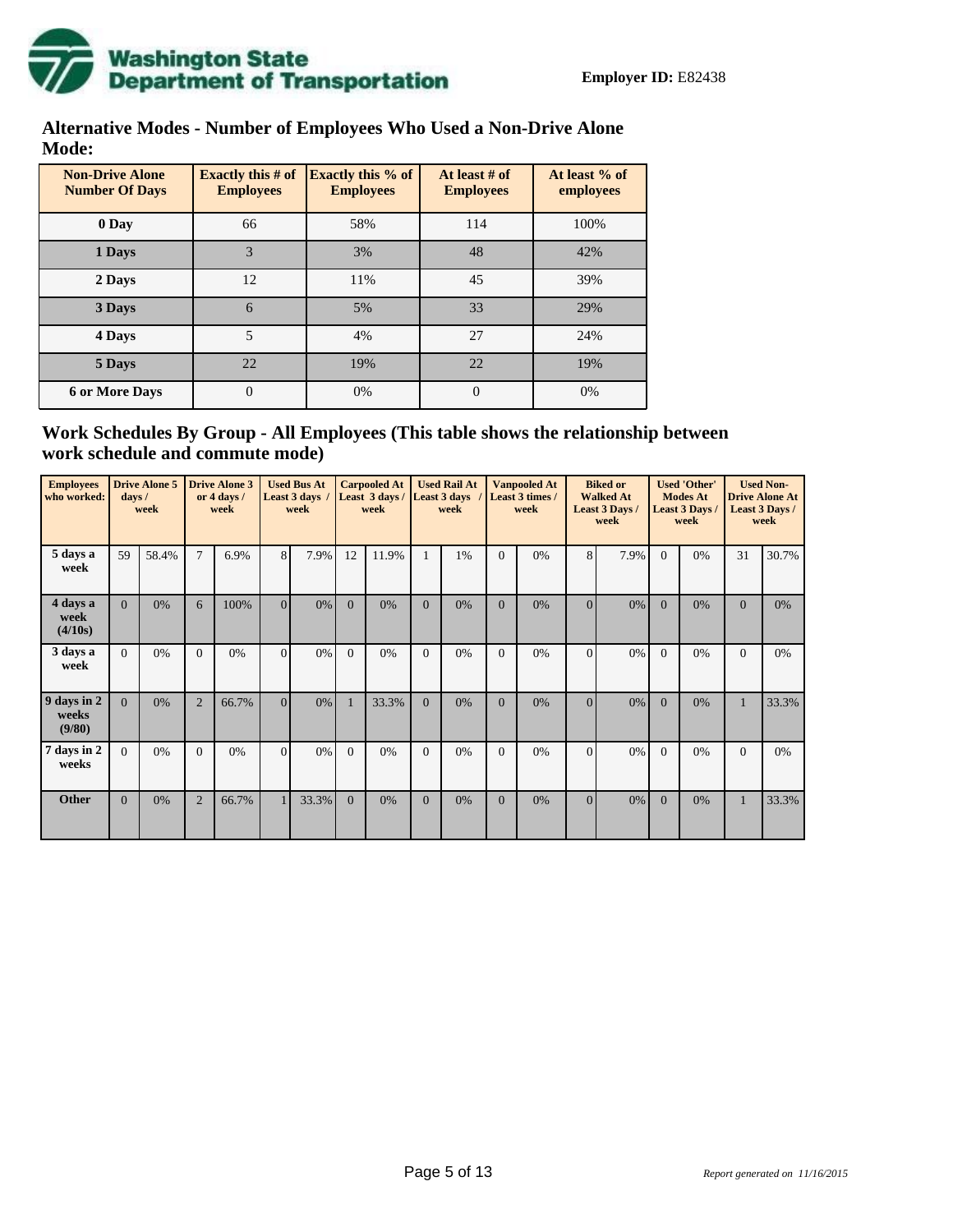

## **Count by Occupancy of Carpools, Vanpools, and Motorcycles**

**Q.4b If you used a carpool or vanpool as part of your commute, or if you ride a motorcycle, how many people (age 16 or older) are usually in the vehicle?**

| <b>Ridesharing Occupancy</b> | <b>Mode</b> | <b>Response Count</b> |
|------------------------------|-------------|-----------------------|
| $\mathbf{1}$                 | Motorcycle  | $\boldsymbol{0}$      |
| $\overline{2}$               | Motorcycle  | $\mathbf{0}$          |
| $\mathbf{2}$                 | Carpool     | 61                    |
| $\overline{\mathbf{3}}$      | Carpool     | 5                     |
| $\overline{\mathbf{4}}$      | Carpool     | $\boldsymbol{0}$      |
| 5                            | Carpool     | $\boldsymbol{0}$      |
| >5                           | Carpool     | $\overline{0}$        |
| $\leq 5$                     | Vanpool     | $\mathbf{0}$          |
| 5                            | Vanpool     | $\boldsymbol{0}$      |
| 6                            | Vanpool     | $\overline{0}$        |
| 7                            | Vanpool     | $\overline{0}$        |
| 8                            | Vanpool     | $\boldsymbol{0}$      |
| 9                            | Vanpool     | $\boldsymbol{0}$      |
| 10                           | Vanpool     | $\mathbf{0}$          |
| 11                           | Vanpool     | $\boldsymbol{0}$      |
| 12                           | Vanpool     | $\overline{0}$        |
| 13                           | Vanpool     | $\boldsymbol{0}$      |
| 14                           | Vanpool     | $\overline{0}$        |
| 15                           | Vanpool     | $\overline{0}$        |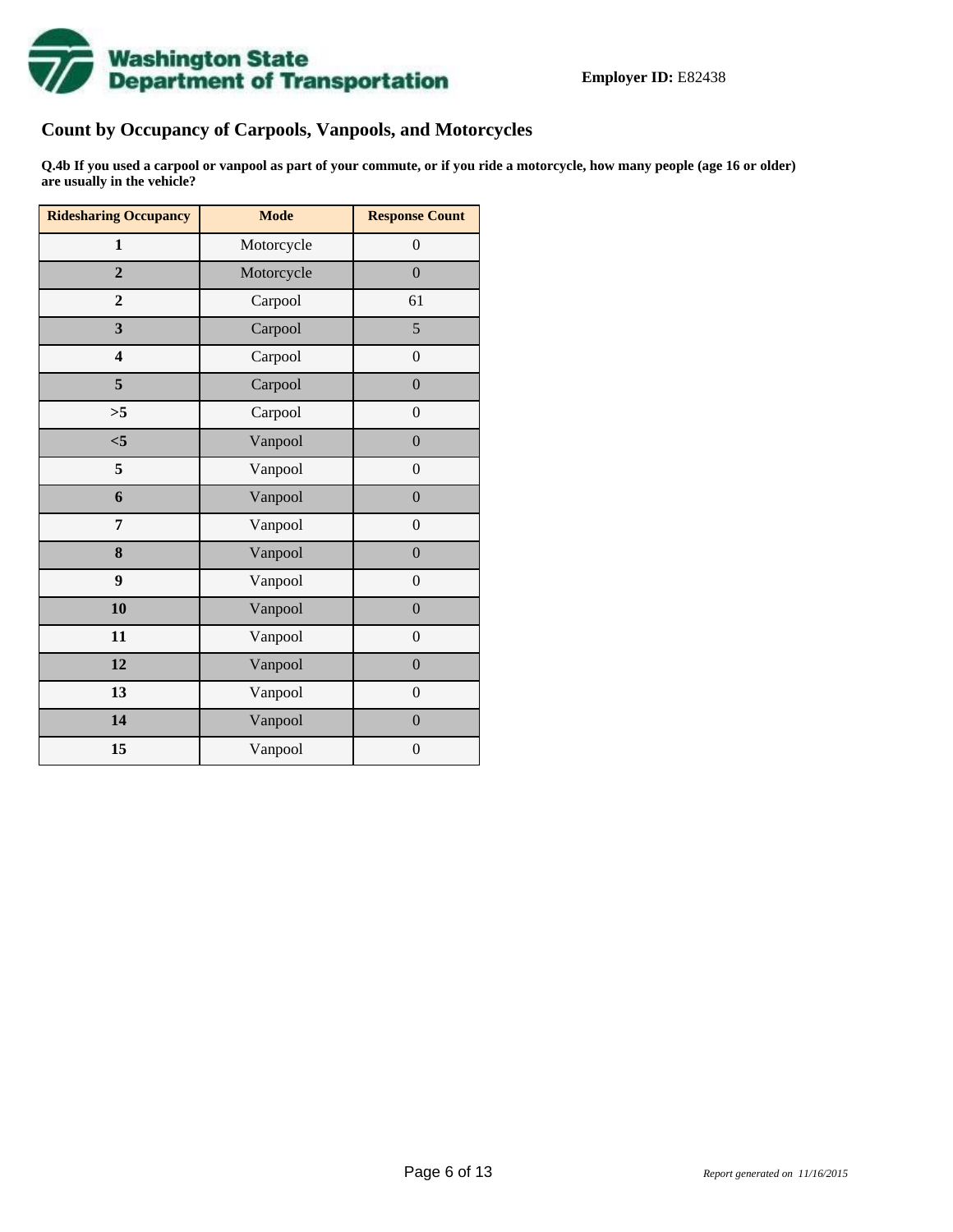

## **Reported Work Schedule - All Employees**

**Q.5 Which of the following best describes your work schedule?**



| <b>Reported Work Schedule</b> | # Of Responses | % Of Employees |
|-------------------------------|----------------|----------------|
| 5 days a week                 | 101            | 89.4%          |
| 4 days a week $(4/10s)$       | 6              | 5.3%           |
| 3 days a week                 |                | 0%             |
| 9 days in 2 weeks (9/80)      | 3              | 2.7%           |
| 7 days in 2 weeks             |                | 0%             |
| <b>Other</b>                  |                | 2.7%           |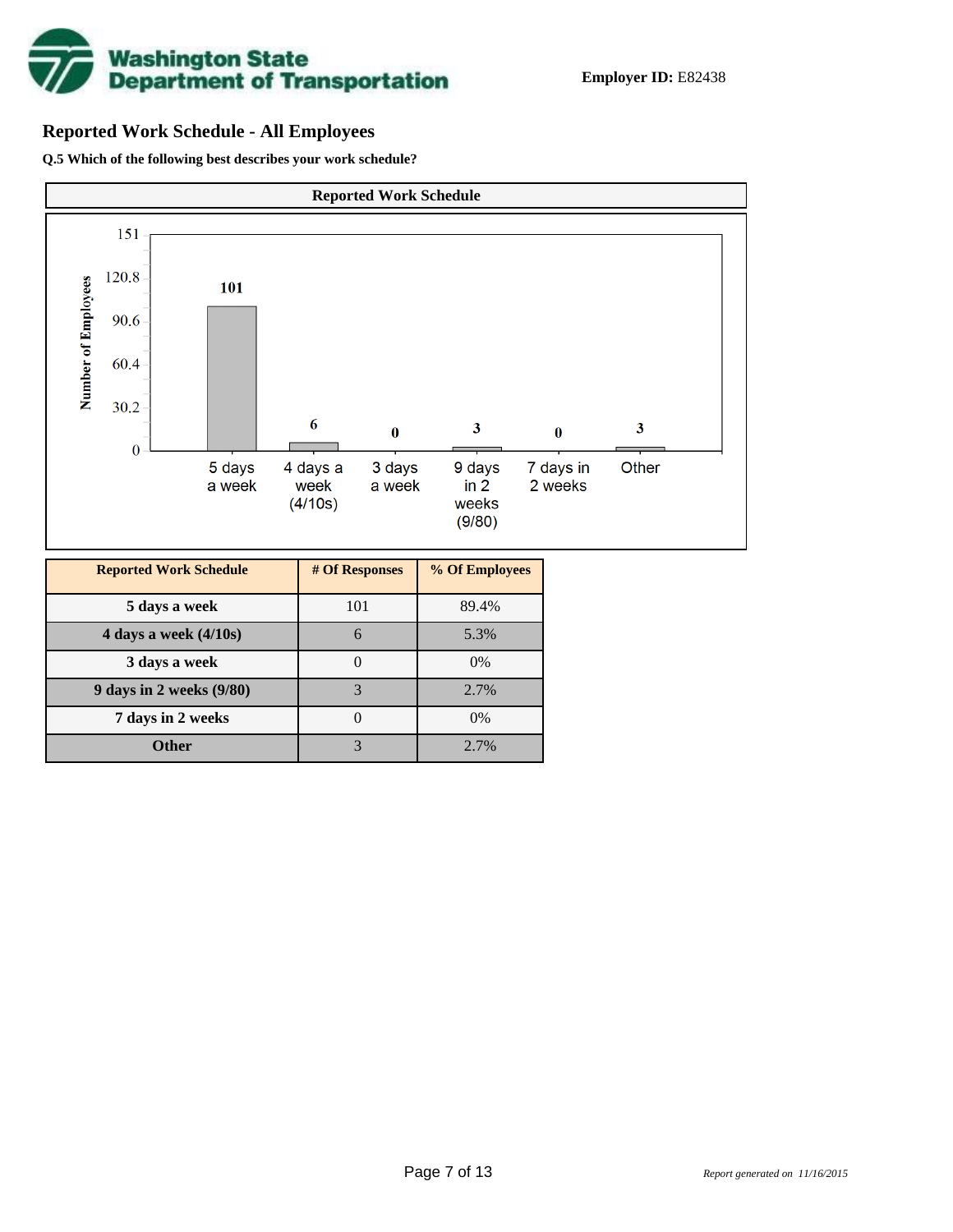

## **Parking and Telework**

**Q.9: On the most recent day that you drove alone to work, did you pay to park? (Mark "yes" if you paid that day, if you prepaid, if you are billed later, or if the cost of parking is deducted from your paycheck.)**



#### **Q.10: How many days do you typically telework?**

| <b>Telework Frequency</b>           | # of Responses              | % of Responses |
|-------------------------------------|-----------------------------|----------------|
| No Answer/Blank                     |                             | $0.0\%$        |
| I don't telework                    | 87                          | 76.3%          |
| Occasionally, on an as-needed basis | 20                          | 17.5%          |
| $1-2$ days/month                    |                             | 3.5%           |
| $1 \text{ day/week}$                | $\mathcal{D}_{\mathcal{L}}$ | 1.8%           |
| 2 days/week                         |                             | 0.9%           |
| 3 days/week                         |                             | $0.0\%$        |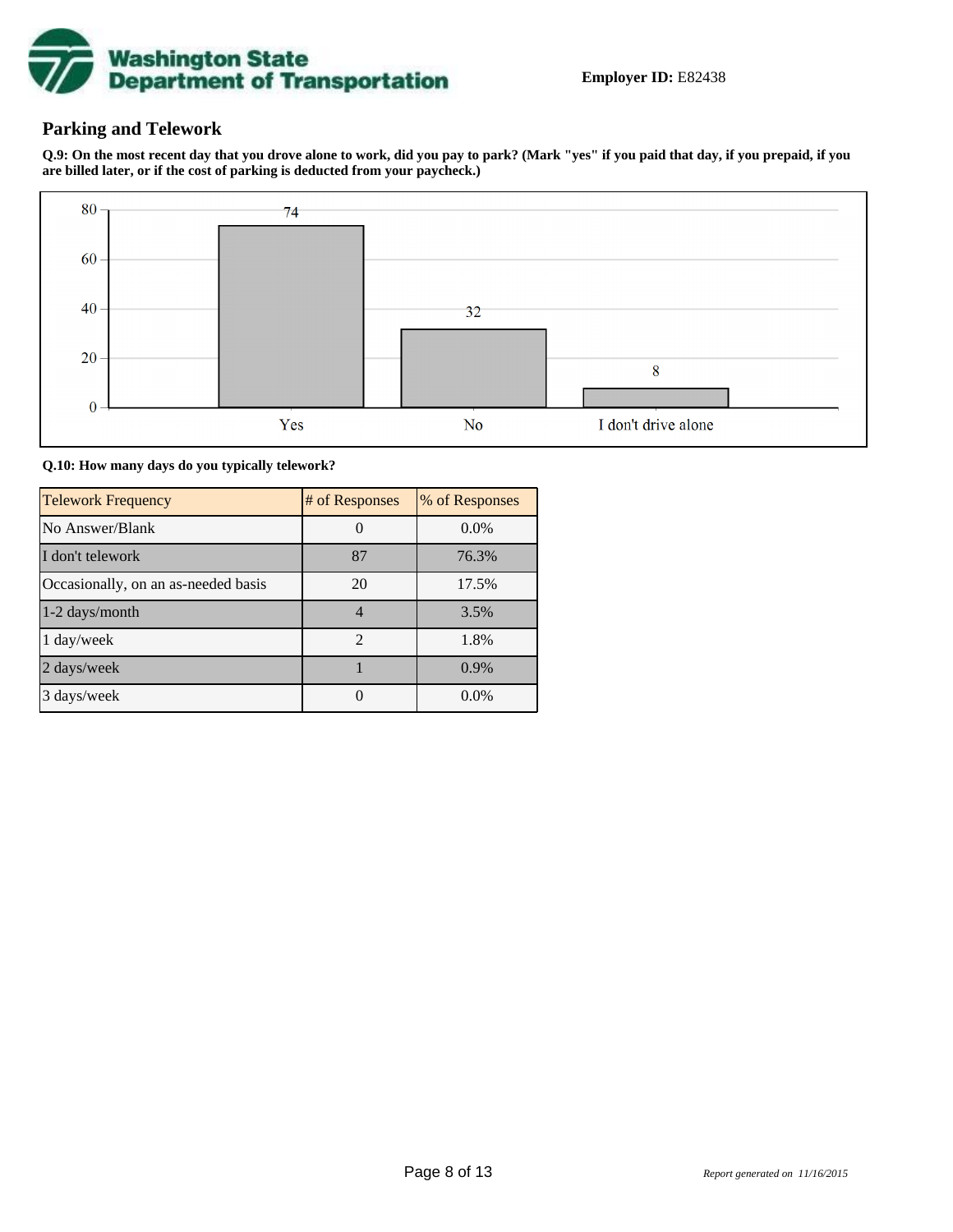

## **Reasons for driving alone to work/not driving alone to work**

**Q11. When you do not drive alone to work, what are the three most important reasons?**

| <b>Question Text</b>                                           | # of Responses | % of Responses |
|----------------------------------------------------------------|----------------|----------------|
| Other                                                          | 32             | 15.0%          |
| Personal health or well-being                                  | 29             | 13.6%          |
| Environmental and community benefits                           | 29             | 13.6%          |
| To save money                                                  | 28             | 13.1%          |
| Free or subsidized bus, train, vanpool pass or fare benefit    | 19             | 8.9%           |
| Cost of parking or lack of parking                             | 19             | 8.9%           |
| Financial incentives for carpooling, bicycling or walking.     | 13             | 6.1%           |
| To save time using the HOV lane                                | 11             | 5.2%           |
| I have the option of teleworking                               | 11             | 5.2%           |
| Driving myself is not an option                                | 10             | 4.7%           |
| Emergency ride home is provided                                | 5              | 2.3%           |
| Preferred/reserved carpool/vanpool parking is provided         | 5              | 2.3%           |
| I receive a financial incentive for giving up my parking space | $\overline{2}$ | 0.9%           |

**Q12. When you drive alone to work, what are the three most important reasons?**

| <b>Question Text</b>                                      | # of Responses | % of Responses |
|-----------------------------------------------------------|----------------|----------------|
| Riding the bus or train is inconvenient or takes too long | 75             | 28.8%          |
| I like the convenience of having my car                   | 46             | 17.7%          |
| Family care or similar obligations                        | 40             | 15.4%          |
| <b>Other</b>                                              | 34             | 13.1%          |
| My job requires me to use my car for work                 | 23             | 8.8%           |
| My commute distance is too short                          | 18             | 6.9%           |
| Bicycling or walking isn't safe                           | 13             | 5.0%           |
| I need more information on alternative modes              | 11             | 4.2%           |
| There isn't any secure or covered bicycle parking         | 0              | $0.0\%$        |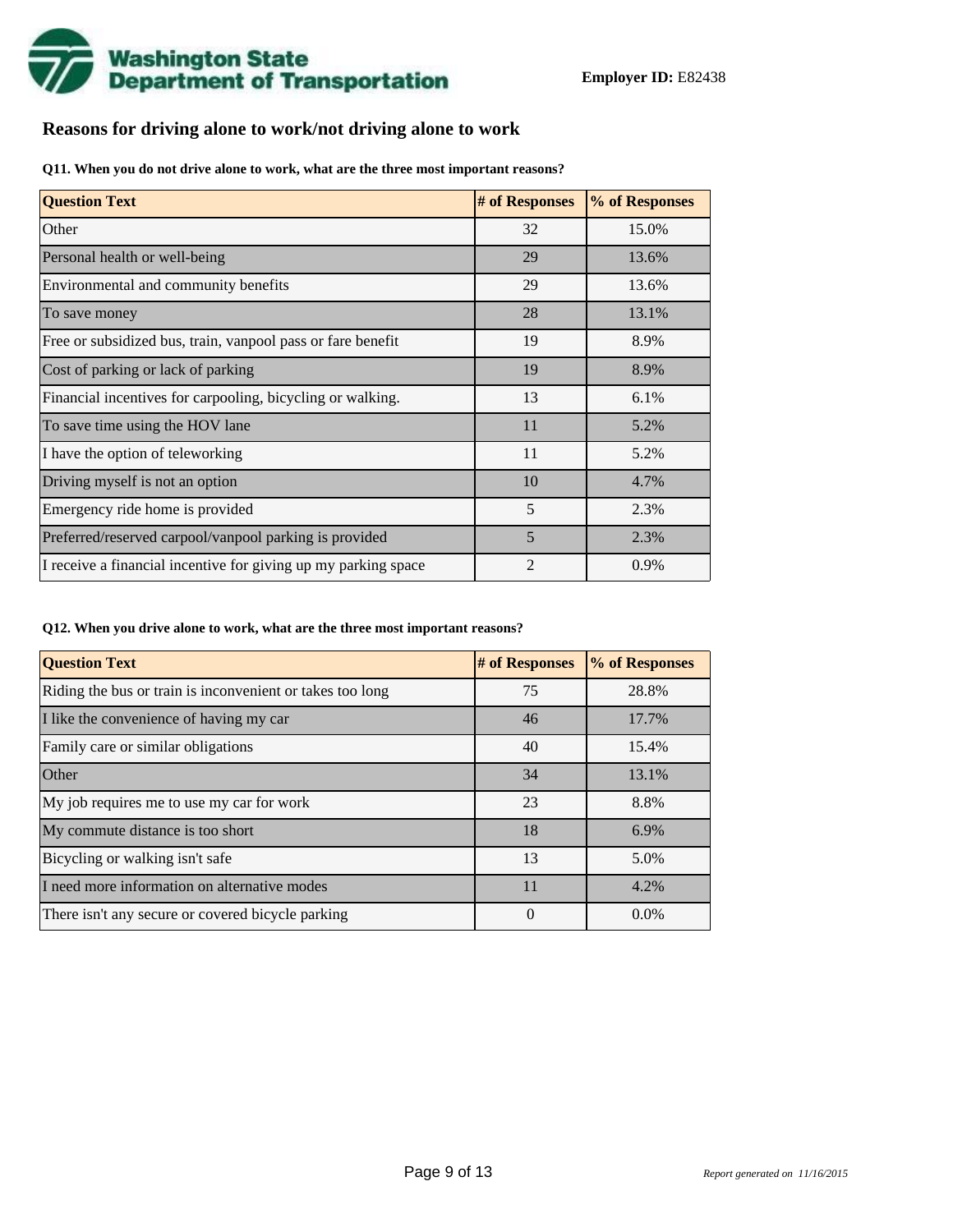

## **Employee Transit Use - All Employees**

**Q 13. Please indicate the number of one-way transit or walk-on ferry trips you took last week on each system listed below (for any purpose, not just getting to and from work). Please select "Other" if your transit isn't listed.**

|                                                   | Employees Making This Many Transit Trips in a Week |                           |                      |                         |                   |                   |                  |                                        |                        |                  |  |  |  |
|---------------------------------------------------|----------------------------------------------------|---------------------------|----------------------|-------------------------|-------------------|-------------------|------------------|----------------------------------------|------------------------|------------------|--|--|--|
| Trips/Week                                        | Community<br><b>Transit</b>                        | Everett<br><b>Transit</b> | Intercity<br>Transit | King<br>County<br>Metro | Kitsap<br>Transit | Pierce<br>Transit | Sound<br>Transit | Whatcom<br>Transportation<br>Authority | Ferry<br>as<br>Walk-On | Other            |  |  |  |
| 1                                                 |                                                    | $\mathbf{0}$              | $\boldsymbol{0}$     | $\overline{2}$          | $\vert 0 \vert$   | $\theta$          | 0                | $\theta$                               |                        | 1                |  |  |  |
| $\overline{2}$                                    |                                                    | $\theta$                  | $\overline{0}$       | 8 <sup>1</sup>          | $\Omega$          | $\theta$          |                  | $\overline{0}$                         |                        | $\boldsymbol{0}$ |  |  |  |
| 3                                                 | 0                                                  | $\boldsymbol{0}$          | $\overline{0}$       | $\Omega$                | $\Omega$          | $\Omega$          | $\theta$         | $\theta$                               | $\Omega$               | $\overline{0}$   |  |  |  |
| $\overline{4}$                                    | $\theta$                                           | $\overline{0}$            | $\vert 0 \vert$      | 3                       | $\theta$          | $\theta$          | $\overline{0}$   | $\overline{0}$                         | $\theta$               | $\theta$         |  |  |  |
| 5                                                 | 0                                                  | $\mathbf{0}$              | $\overline{0}$       | $\overline{2}$          | $\Omega$          | $\Omega$          | $\overline{0}$   | $\theta$                               | $\Omega$               |                  |  |  |  |
| 6                                                 | $\Omega$                                           | $\boldsymbol{0}$          | $\vert 0 \vert$      | 3 <sup>1</sup>          | $\Omega$          | $\Omega$          |                  | $\Omega$                               | $\Omega$               | $\boldsymbol{0}$ |  |  |  |
| $\overline{7}$                                    | 0                                                  | $\mathbf{0}$              | $\overline{0}$       | $\Omega$                | $\Omega$          | $\theta$          | $\overline{0}$   | $\Omega$                               | $\Omega$               | $\boldsymbol{0}$ |  |  |  |
| 8                                                 | $\overline{0}$                                     | $\mathbf{0}$              | $\vert 0 \vert$      | $\vert 0 \vert$         | $\overline{0}$    | $\overline{0}$    | $\overline{0}$   | $\overline{0}$                         | $\Omega$               | $\mathbf{0}$     |  |  |  |
| 9                                                 | 0                                                  | $\boldsymbol{0}$          | $\overline{0}$       | $\overline{0}$          | $\vert 0 \vert$   | $\Omega$          | 0                | $\theta$                               | $\vert 0 \vert$        | $\boldsymbol{0}$ |  |  |  |
| $10\,$                                            | $\overline{0}$                                     | $\boldsymbol{0}$          | $\vert 0 \vert$      | $\overline{3}$          | 0                 | $\overline{0}$    |                  | $\overline{0}$                         |                        | $\mathbf{0}$     |  |  |  |
| 11 or more                                        | 0                                                  | $\boldsymbol{0}$          | $\overline{0}$       | $\overline{2}$          | $\vert 0 \vert$   | $\overline{0}$    | 0                | $\overline{0}$                         | $\boldsymbol{0}$       | $\boldsymbol{0}$ |  |  |  |
| # Of Employees<br>using Transit                   | $\overline{2}$                                     | $\mathbf{0}$              | $\overline{0}$       | 23                      | $\Omega$          | $\theta$          | 3                | $\Omega$                               | 3                      | $\overline{2}$   |  |  |  |
| Total One-Way<br><b>Transit Trips Per</b><br>Week | 3                                                  | $\boldsymbol{0}$          | $\boldsymbol{0}$     | 122                     | $\overline{0}$    | $\overline{0}$    | 18               | $\mathbf{0}$                           | 13                     | 6                |  |  |  |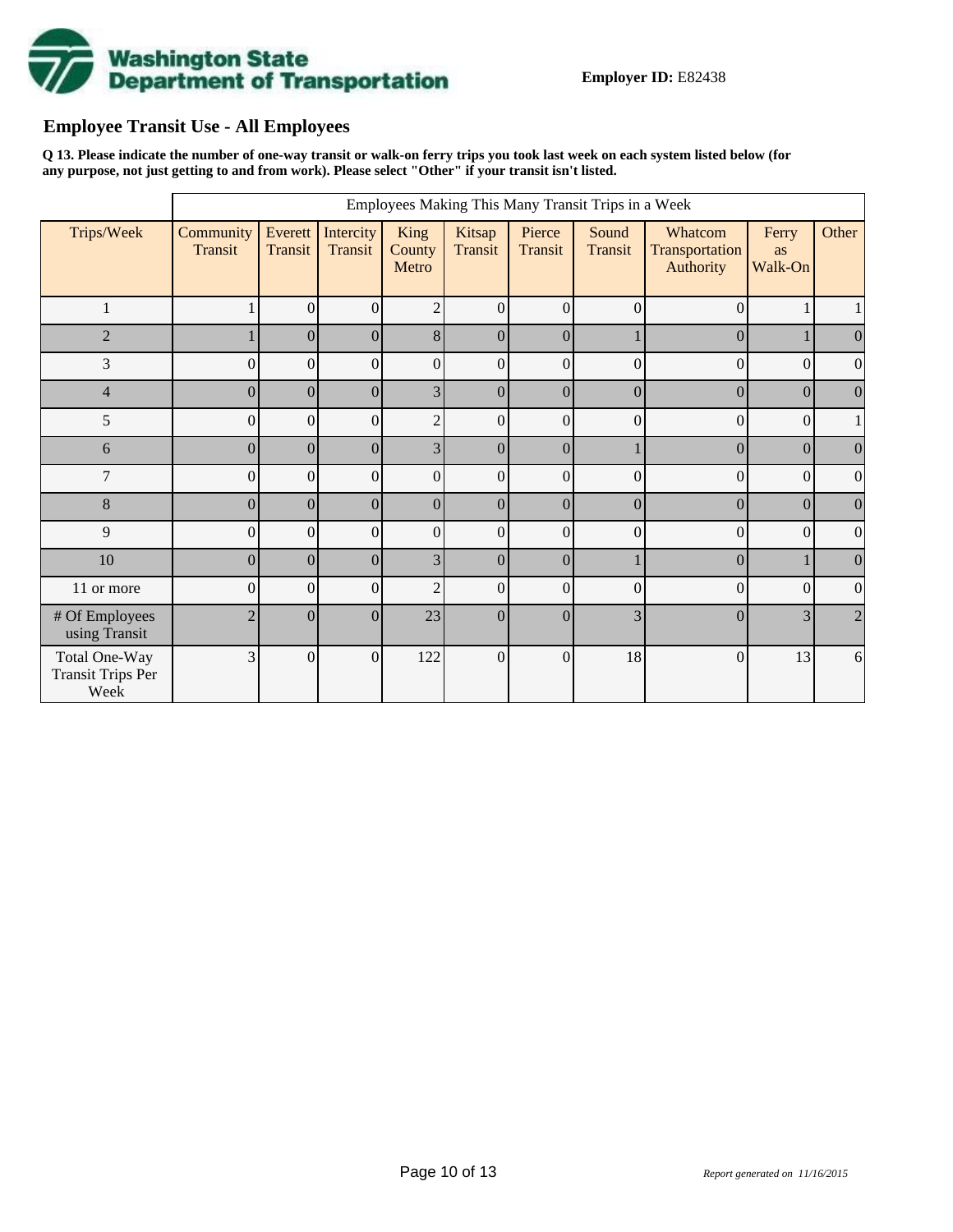

## **Employee Transit Use - Affected Employees**

**Q 13. Please indicate the number of one-way transit or walk-on ferry trips you took last week on each system listed below (for any purpose, not just getting to and from work). Please select "Other" if your transit isn't listed.**

|                                                   | Employees Making This Many Transit Trips in a Week |                    |                      |                         |                   |                          |                         |                                        |                        |                  |  |  |  |
|---------------------------------------------------|----------------------------------------------------|--------------------|----------------------|-------------------------|-------------------|--------------------------|-------------------------|----------------------------------------|------------------------|------------------|--|--|--|
| Trips/Week                                        | Community<br>Transit                               | Everett<br>Transit | Intercity<br>Transit | King<br>County<br>Metro | Kitsap<br>Transit | Pierce<br><b>Transit</b> | Sound<br><b>Transit</b> | Whatcom<br>Transportation<br>Authority | Ferry<br>as<br>Walk-On | Other            |  |  |  |
| 1                                                 |                                                    | $\overline{0}$     | $\boldsymbol{0}$     | $\overline{2}$          | $\vert 0 \vert$   | $\Omega$                 | $\overline{0}$          | $\Omega$                               |                        | $\mathbf{1}$     |  |  |  |
| $\overline{2}$                                    |                                                    | $\Omega$           | $\boldsymbol{0}$     | $\overline{7}$          | $\vert$ 0         | $\vert$ 0                |                         | $\Omega$                               |                        | $\boldsymbol{0}$ |  |  |  |
| 3                                                 | $\Omega$                                           | $\theta$           | $\boldsymbol{0}$     | $\Omega$                | $\Omega$          | $\Omega$                 | $\theta$                | $\Omega$                               | $\Omega$               | $\boldsymbol{0}$ |  |  |  |
| $\overline{4}$                                    | $\Omega$                                           | $\boldsymbol{0}$   | $\overline{0}$       | 3 <sup>1</sup>          | $\Omega$          | $\Omega$                 | $\overline{0}$          | $\Omega$                               | $\overline{0}$         | $\boldsymbol{0}$ |  |  |  |
| 5                                                 | $\Omega$                                           | $\boldsymbol{0}$   | $\boldsymbol{0}$     | $\overline{2}$          | $\Omega$          | $\Omega$                 | $\boldsymbol{0}$        | $\theta$                               | $\Omega$               | $\mathbf{1}$     |  |  |  |
| 6                                                 | $\Omega$                                           | $\boldsymbol{0}$   | $\boldsymbol{0}$     | 3 <sup>1</sup>          | $\Omega$          | $\Omega$                 |                         | $\Omega$                               | $\Omega$               | $\boldsymbol{0}$ |  |  |  |
| 7                                                 | $\theta$                                           | $\overline{0}$     | $\overline{0}$       | $\vert 0 \vert$         | $\Omega$          | $\theta$                 | $\overline{0}$          | $\Omega$                               | $\Omega$               | $\boldsymbol{0}$ |  |  |  |
| 8                                                 | $\vert 0 \vert$                                    | $\overline{0}$     | $\boldsymbol{0}$     | $\vert 0 \vert$         | $\theta$          | $\theta$                 | $\boldsymbol{0}$        | $\vert 0 \vert$                        | $\Omega$               | $\boldsymbol{0}$ |  |  |  |
| 9                                                 | $\overline{0}$                                     | $\boldsymbol{0}$   | $\boldsymbol{0}$     | $\overline{0}$          | $\mathbf{0}$      | $\Omega$                 | $\boldsymbol{0}$        | $\overline{0}$                         | $\Omega$               | $\boldsymbol{0}$ |  |  |  |
| $10\,$                                            | $\overline{0}$                                     | $\overline{0}$     | $\overline{0}$       | $\overline{3}$          | 0                 | 0                        |                         | $\overline{0}$                         |                        | $\overline{0}$   |  |  |  |
| 11 or more                                        | $\overline{0}$                                     | $\boldsymbol{0}$   | $\boldsymbol{0}$     | $\overline{2}$          | $\vert 0 \vert$   | $\vert 0 \vert$          | $\boldsymbol{0}$        | $\vert 0 \vert$                        | $\overline{0}$         | $\boldsymbol{0}$ |  |  |  |
| # Of Employees<br>using Transit                   | $\mathfrak{D}$                                     | $\boldsymbol{0}$   | $\boldsymbol{0}$     | 22                      | $\vert$ 0         | $\Omega$                 | 3                       | $\Omega$                               | 3                      | $\overline{2}$   |  |  |  |
| Total One-Way<br><b>Transit Trips Per</b><br>Week | $\overline{3}$                                     | $\theta$           | $\boldsymbol{0}$     | 120                     | $\Omega$          | $\Omega$                 | 18                      | $\vert 0 \vert$                        | 13                     | $\sqrt{6}$       |  |  |  |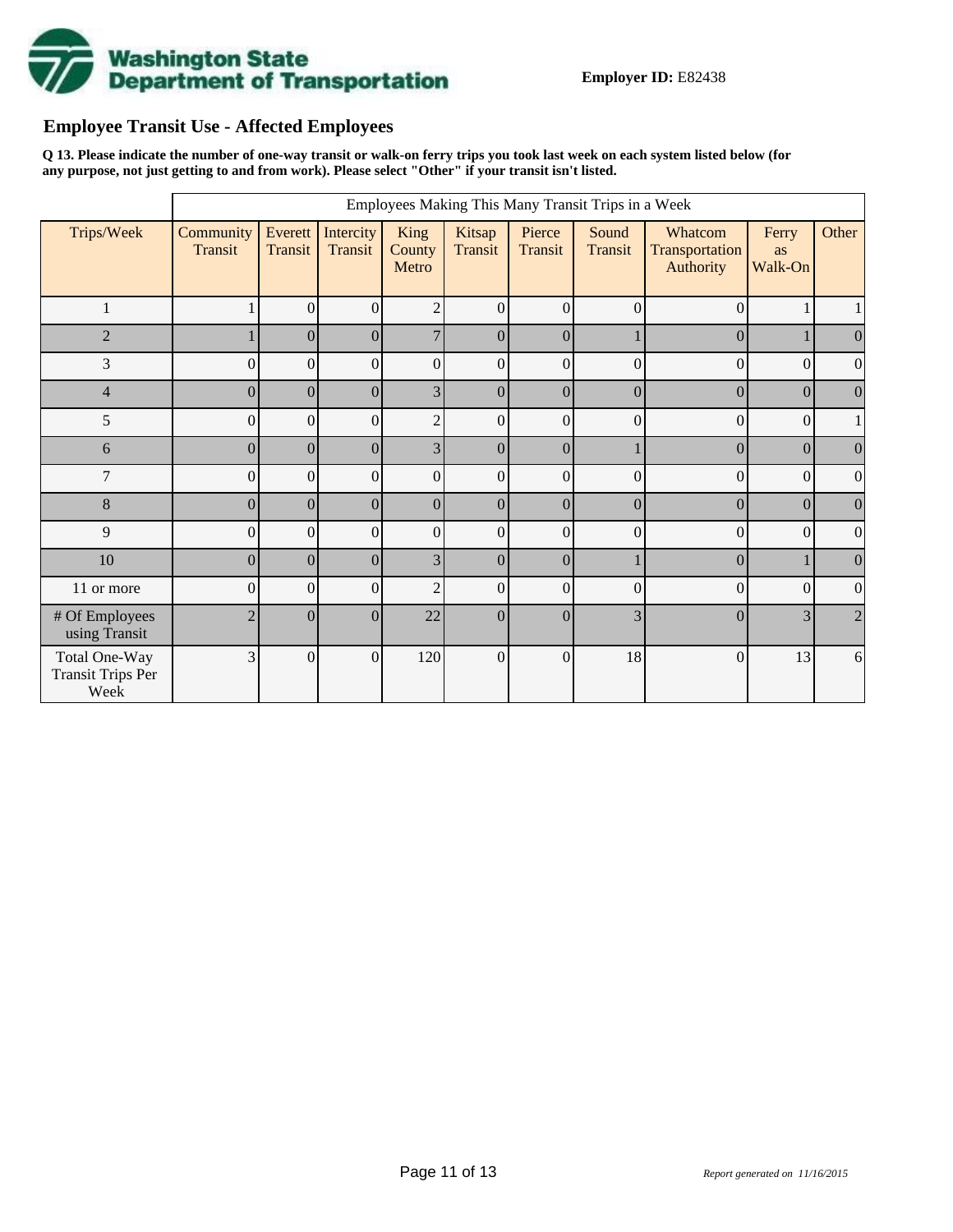

## **Commute Mode By ZipCode for All Employees**

**Q8. What is your home zip code?**

|               |                        |                     | <b>Weekly Count of Trips By Mode</b> |                  |                  |                   |                  |                  |                  |                  |                  |                  |                     |                  |                  |
|---------------|------------------------|---------------------|--------------------------------------|------------------|------------------|-------------------|------------------|------------------|------------------|------------------|------------------|------------------|---------------------|------------------|------------------|
| Home Zip code | <b>Total Employees</b> | Employee Percentage | Drive Alone                          | <b>Carpool</b>   | Vanpool          | <b>Motorcycle</b> | Bus              | Train            | <b>Bike</b>      | <b>Walk</b>      | Telework         | <b>CWW</b>       | Ferry (Car/Van/Bus) | Ferry (walk-on)  | <b>Other</b>     |
| 98010         | $\mathbf{1}$           | 0.88%               | $\mathfrak{S}$                       | $\boldsymbol{0}$ | $\boldsymbol{0}$ | $\boldsymbol{0}$  | $\boldsymbol{0}$ | $\overline{0}$   | $\overline{0}$   | $\boldsymbol{0}$ | $\boldsymbol{0}$ | $\boldsymbol{0}$ | $\boldsymbol{0}$    | $\boldsymbol{0}$ | $\boldsymbol{0}$ |
| 98012         | $\overline{3}$         | 2.63%               | 10                                   | $\mathfrak s$    | $\boldsymbol{0}$ | $\boldsymbol{0}$  | $\boldsymbol{0}$ | $\mathbf{0}$     | $\overline{0}$   | $\boldsymbol{0}$ | $\boldsymbol{0}$ | $\boldsymbol{0}$ | $\boldsymbol{0}$    | $\boldsymbol{0}$ | $\boldsymbol{0}$ |
| 98020         | $\mathbf 1$            | 0.88%               | $\boldsymbol{0}$                     | $\boldsymbol{0}$ | $\boldsymbol{0}$ | $\boldsymbol{0}$  | $\boldsymbol{0}$ | $\boldsymbol{0}$ | 5                | $\boldsymbol{0}$ | $\boldsymbol{0}$ | $\boldsymbol{0}$ | $\boldsymbol{0}$    | $\boldsymbol{0}$ | $\boldsymbol{0}$ |
| 98021         | $\mathbf{1}$           | 0.88%               | $\boldsymbol{0}$                     | $\boldsymbol{0}$ | $\boldsymbol{0}$ | $\boldsymbol{0}$  | 5                | $\mathbf{0}$     | $\overline{0}$   | $\boldsymbol{0}$ | $\boldsymbol{0}$ | $\boldsymbol{0}$ | $\boldsymbol{0}$    | $\boldsymbol{0}$ | $\boldsymbol{0}$ |
| 98026         | $\overline{4}$         | 3.51%               | 15                                   | $\sqrt{5}$       | $\boldsymbol{0}$ | $\boldsymbol{0}$  | $\boldsymbol{0}$ | $\boldsymbol{0}$ | $\boldsymbol{0}$ | $\boldsymbol{0}$ | $\boldsymbol{0}$ | $\boldsymbol{0}$ | $\boldsymbol{0}$    | $\boldsymbol{0}$ | $\boldsymbol{0}$ |
| 98027         | $\mathbf{1}$           | 0.88%               | $\sqrt{5}$                           | $\boldsymbol{0}$ | $\boldsymbol{0}$ | $\boldsymbol{0}$  | $\boldsymbol{0}$ | $\mathbf{0}$     | $\overline{0}$   | $\boldsymbol{0}$ | $\boldsymbol{0}$ | $\boldsymbol{0}$ | $\boldsymbol{0}$    | $\boldsymbol{0}$ | $\boldsymbol{0}$ |
| 98034         | $\overline{2}$         | 1.75%               | $\sqrt{5}$                           | $\boldsymbol{0}$ | $\boldsymbol{0}$ | $\boldsymbol{0}$  | 5                | $\boldsymbol{0}$ | $\boldsymbol{0}$ | $\boldsymbol{0}$ | $\boldsymbol{0}$ | $\boldsymbol{0}$ | $\boldsymbol{0}$    | $\boldsymbol{0}$ | $\boldsymbol{0}$ |
| 98036         | 5                      | 4.39%               | 19                                   | $\sqrt{5}$       | $\boldsymbol{0}$ | $\boldsymbol{0}$  | $\boldsymbol{0}$ | $\mathbf{0}$     | $\overline{0}$   | $\boldsymbol{0}$ | $\boldsymbol{0}$ | $\boldsymbol{0}$ | $\boldsymbol{0}$    | $\boldsymbol{0}$ | $\boldsymbol{0}$ |
| 98037         | $\overline{4}$         | 3.51%               | 15                                   | $\mathfrak s$    | $\boldsymbol{0}$ | $\boldsymbol{0}$  | $\boldsymbol{0}$ | $\boldsymbol{0}$ | $\boldsymbol{0}$ | $\boldsymbol{0}$ | $\boldsymbol{0}$ | $\boldsymbol{0}$ | $\boldsymbol{0}$    | $\boldsymbol{0}$ | $\boldsymbol{0}$ |
| 98043         | $\overline{2}$         | 1.75%               | $\sqrt{6}$                           | $\overline{4}$   | $\boldsymbol{0}$ | $\boldsymbol{0}$  | $\boldsymbol{0}$ | $\mathbf{0}$     | $\overline{0}$   | $\boldsymbol{0}$ | $\boldsymbol{0}$ | $\boldsymbol{0}$ | $\boldsymbol{0}$    | $\boldsymbol{0}$ | $\boldsymbol{0}$ |
| 98046         | $\mathbf{1}$           | 0.88%               | $\mathfrak{Z}$                       | $\sqrt{2}$       | $\boldsymbol{0}$ | $\boldsymbol{0}$  | $\boldsymbol{0}$ | $\boldsymbol{0}$ | $\boldsymbol{0}$ | $\boldsymbol{0}$ | $\boldsymbol{0}$ | $\boldsymbol{0}$ | $\boldsymbol{0}$    | $\boldsymbol{0}$ | $\boldsymbol{0}$ |
| 98052         | $\overline{2}$         | 1.75%               | $\,8\,$                              | $\boldsymbol{0}$ | $\boldsymbol{0}$ | $\boldsymbol{0}$  | $\overline{2}$   | $\boldsymbol{0}$ | $\overline{0}$   | $\boldsymbol{0}$ | $\boldsymbol{0}$ | $\boldsymbol{0}$ | $\boldsymbol{0}$    | $\boldsymbol{0}$ | $\boldsymbol{0}$ |
| 98053         | $\mathbf{1}$           | 0.88%               | $\sqrt{5}$                           | $\boldsymbol{0}$ | $\boldsymbol{0}$ | $\boldsymbol{0}$  | $\boldsymbol{0}$ | $\boldsymbol{0}$ | $\boldsymbol{0}$ | $\boldsymbol{0}$ | $\boldsymbol{0}$ | $\boldsymbol{0}$ | $\boldsymbol{0}$    | $\boldsymbol{0}$ | $\boldsymbol{0}$ |
| 98059         | $\overline{2}$         | 1.75%               | 9                                    | 3                | $\boldsymbol{0}$ | $\boldsymbol{0}$  | $\boldsymbol{0}$ | $\boldsymbol{0}$ | $\overline{0}$   | $\boldsymbol{0}$ | $\mathbf{1}$     | $\boldsymbol{0}$ | $\boldsymbol{0}$    | $\boldsymbol{0}$ | $\boldsymbol{0}$ |
| 98087         | $\overline{2}$         | 1.75%               | 10                                   | $\boldsymbol{0}$ | $\boldsymbol{0}$ | $\boldsymbol{0}$  | $\boldsymbol{0}$ | $\boldsymbol{0}$ | $\boldsymbol{0}$ | $\boldsymbol{0}$ | $\boldsymbol{0}$ | $\boldsymbol{0}$ | $\boldsymbol{0}$    | $\boldsymbol{0}$ | $\boldsymbol{0}$ |
| 98102         | $\mathbf{1}$           | $0.88\%$            | $\sqrt{5}$                           | $\boldsymbol{0}$ | $\boldsymbol{0}$ | $\boldsymbol{0}$  | $\boldsymbol{0}$ | $\boldsymbol{0}$ | $\boldsymbol{0}$ | $\boldsymbol{0}$ | $\boldsymbol{0}$ | $\boldsymbol{0}$ | $\boldsymbol{0}$    | $\boldsymbol{0}$ | $\boldsymbol{0}$ |
| 98103         | $\mathbf{9}$           | 7.89%               | 28                                   | $\overline{0}$   | $\boldsymbol{0}$ | $\boldsymbol{0}$  | $\overline{4}$   | $\boldsymbol{0}$ | 3                | $8\,$            | $\mathbf{1}$     | $\boldsymbol{0}$ | $\boldsymbol{0}$    | $\boldsymbol{0}$ | $\boldsymbol{0}$ |
| 98104         | $\overline{2}$         | 1.75%               | 5                                    | $\overline{0}$   | $\boldsymbol{0}$ | $\boldsymbol{0}$  | 5                | $\mathbf{0}$     | $\boldsymbol{0}$ | $\overline{0}$   | $\boldsymbol{0}$ | $\boldsymbol{0}$ | $\boldsymbol{0}$    | $\boldsymbol{0}$ | $\boldsymbol{0}$ |
| 98105         | $\mathbf{1}$           | 0.88%               | $\boldsymbol{0}$                     | 3                | $\boldsymbol{0}$ | $\boldsymbol{0}$  | $\boldsymbol{0}$ | $\boldsymbol{0}$ | $\overline{2}$   | $\boldsymbol{0}$ | $\boldsymbol{0}$ | $\boldsymbol{0}$ | $\boldsymbol{0}$    | $\boldsymbol{0}$ | $\boldsymbol{0}$ |
| 98107         | $\overline{2}$         | 1.75%               | $\sqrt{2}$                           | $\boldsymbol{0}$ | $\boldsymbol{0}$ | $\boldsymbol{0}$  | $\overline{2}$   | $\boldsymbol{0}$ | $\overline{3}$   | $\boldsymbol{0}$ | $\boldsymbol{0}$ | $\boldsymbol{0}$ | $\boldsymbol{0}$    | $\boldsymbol{0}$ | $\overline{2}$   |
| 98108         | $\mathbf{1}$           | 0.88%               | $\overline{4}$                       | $\boldsymbol{0}$ | $\boldsymbol{0}$ | $\boldsymbol{0}$  | $\boldsymbol{0}$ | $\mathbf{0}$     | $\overline{0}$   | $\boldsymbol{0}$ | $\boldsymbol{0}$ | $\mathbf{1}$     | $\boldsymbol{0}$    | $\boldsymbol{0}$ | $\boldsymbol{0}$ |
| 98112         | $\overline{2}$         | 1.75%               | $\mathfrak{Z}$                       | $\overline{4}$   | $\boldsymbol{0}$ | $\boldsymbol{0}$  | $\boldsymbol{0}$ | $\boldsymbol{0}$ | $\boldsymbol{0}$ | $\boldsymbol{0}$ | $\boldsymbol{0}$ | $\boldsymbol{0}$ | $\boldsymbol{0}$    | $\boldsymbol{0}$ | $\boldsymbol{0}$ |
| 98115         | 9                      | 7.89%               | 24                                   | $\overline{4}$   | $\boldsymbol{0}$ | $\boldsymbol{0}$  | 6                | $\mathbf{0}$     | $5\overline{)}$  | $\overline{2}$   | $\boldsymbol{0}$ | $\boldsymbol{0}$ | $\boldsymbol{0}$    | $\boldsymbol{0}$ | $\boldsymbol{0}$ |
| 98116         | $\mathbf{1}$           | 0.88%               | $\overline{4}$                       | $\boldsymbol{0}$ | $\boldsymbol{0}$ | $\boldsymbol{0}$  | $\boldsymbol{0}$ | $\boldsymbol{0}$ | $\boldsymbol{0}$ | $\boldsymbol{0}$ | $\boldsymbol{0}$ | $\boldsymbol{0}$ | $\boldsymbol{0}$    | $\boldsymbol{0}$ | $\boldsymbol{0}$ |
| 98117         | 11                     | 9.65%               | 39                                   | $\overline{2}$   | $\boldsymbol{0}$ | $\boldsymbol{0}$  | 5                | $\overline{2}$   | $\overline{0}$   | 6                | $\mathbf{1}$     | $\boldsymbol{0}$ | $\boldsymbol{0}$    | $\boldsymbol{0}$ | $\boldsymbol{0}$ |
| 98118         | $\overline{4}$         | 3.51%               | 20                                   | $\boldsymbol{0}$ | $\boldsymbol{0}$ | $\boldsymbol{0}$  | $\boldsymbol{0}$ | $\boldsymbol{0}$ | $\boldsymbol{0}$ | $\boldsymbol{0}$ | $\boldsymbol{0}$ | $\boldsymbol{0}$ | $\boldsymbol{0}$    | $\boldsymbol{0}$ | $\boldsymbol{0}$ |